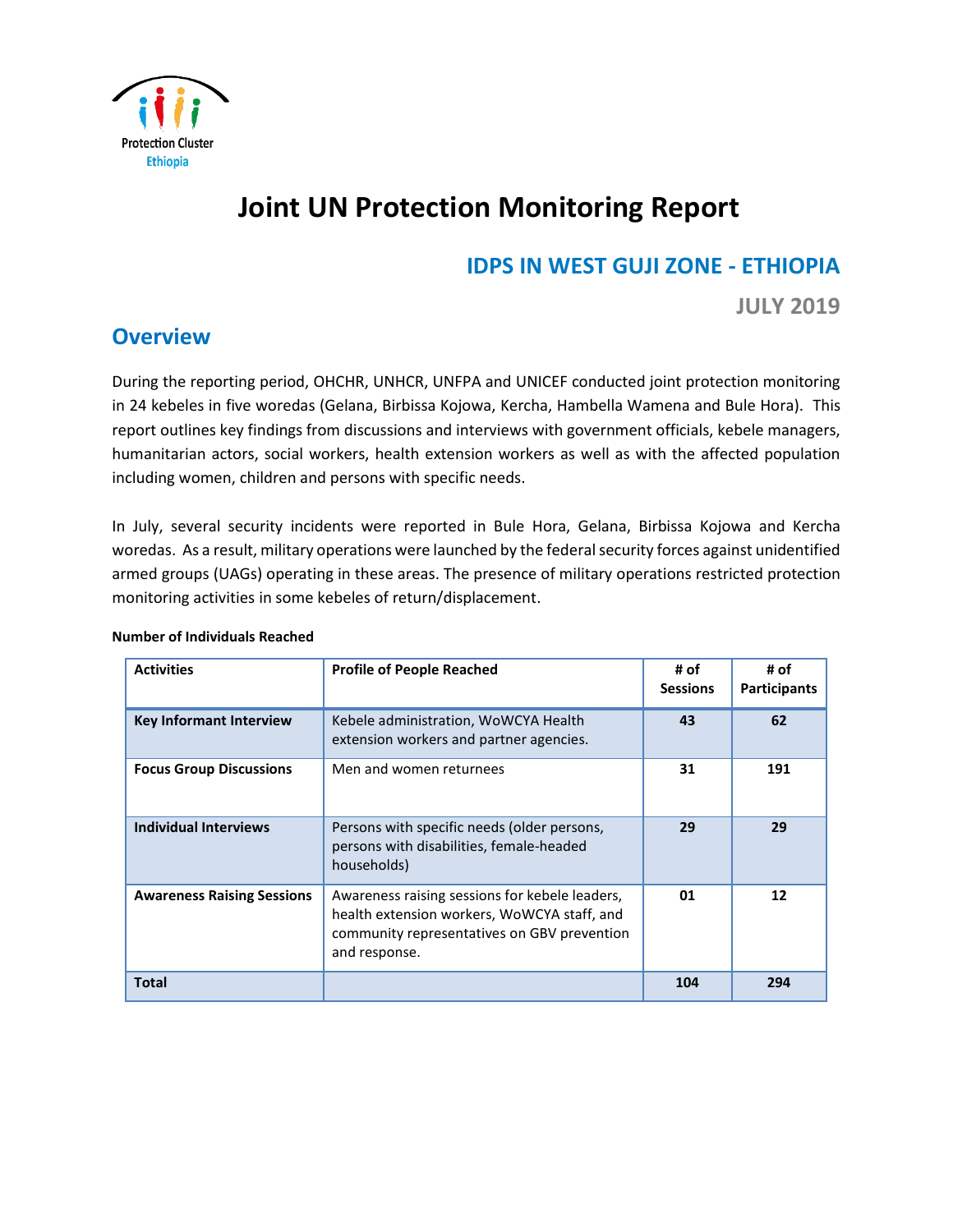# **Key Findings**

### 1. **Population Movement**

#### Displacement and Return

- During the reporting period, protection monitors identified 607 Guji IDP households dispersed within three woredas (Bule Hora, Kercha and Hambella Wamena) living in the community either with relatives or in rented houses.
- Of the 607 HHs, 414 HHs (in Hambella and Bule Hora woredas) are unwilling to return to their places of origin/habitual residence for reasons related to insecurity and/or difficulties accessing their land and property.
- During the reporting period, 59 HHs reportedly returned from Chorso Golja kebele in West Guji, to Gedeo. The reason for return was reported to be an improvement in the security situation in their kebele of origin in Gedeo.

#### Safety and Security

- Residents report continued fear of displacement due to the insecurity caused by various military operations in West Guji.
- Tensions persist in Chari Gololcha kebele, Bule Hora woreda, where the kebele manager was allegedly killed by UAGs at the end of June. On the 26 July, in Melka Soda woreda, West Guji zone, UAG allegedly killed three persons and nine houses were burned down in the kebele. On 30th July, two returnees were reportedly killed by an UAG in Badessa kebele, Kercha woreda.
- According to the key informant interviews (KIIs) conducted with the security personnel in Kercha woreda, the kebeles of Dibisa, Sokke and Galasa Burqa, are insecure due to clashes with UAGs.

### **2. Protection and Human Rights Concerns**

Child Protection / Education

- In Chorso Golja kebele, fourseparated children were identified. These children are registered with kebele officials and are currently receiving support from child protection partners providing case management services. In Kercha Inshe kebele, out of eight separated children identified, seven have been registered by a child protection partners and follow-up is scheduled for the remaining separated child. WoWCYA confirmed that there are 69 unaccompanied and separated children Gelana woreda.
- In Dogo Bulchani kebele, the FGD participants reported that nine children lost one of their parents during the conflict. The nine children are now benefiting from case management services by a child protection partner.
- During the conflict, school items such as desks, chairs, chalkboards and other materials were destroyed. Interventions to support the rehabilitation of schools is urgently needed prior to the beginning of the new school year in September.



l,





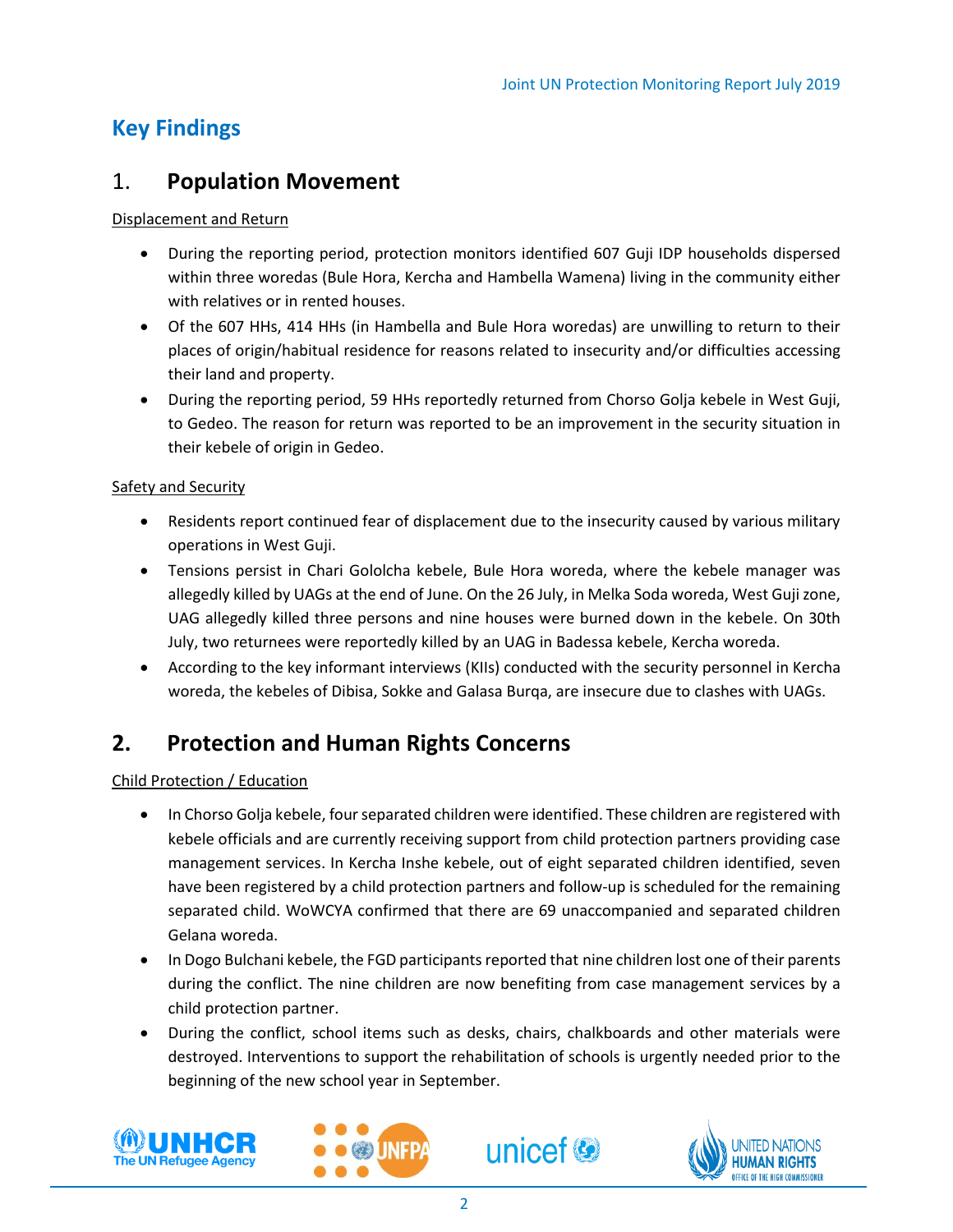#### Sexual and Gender-Based Violence / Reproductive Health

- According to the female FGD participants at Lami Kercha kebele, the males in the family are controlling financial resources and land, without adequately distributing resources to women and children. This inequal distribution of resources is particularly detrimental to women in polygamous marriages that have children.
- Individual cases of early marriage are identified and referred to WoWCYA and other partners for services. According to the WoWCYA office in Gelana, Girmi kebele, domestic violence is a common occurrence and persistent insecurity has restricted movement and thus prevented survivors from accessing adequate and timely interventions.
- In Dogo Sodu kebele, female FGD participants stated that due to lack of transportation, distance between the kebele and the health centre, as well as lack of medical staff at the kebele level, pregnant women have no other option than to deliver at home. Some women have reported having complications during deliveries. These issues have been raised with the Health Cluster.

#### Shelter / Housing, Land and Property

- Authorities released a master land ownership list in the kebeles of the six woredas in West Guji zone. Reportedly the list is as a means to ensure the community pays their annual land tax.
- Most Gedeo returnees in West Guji have been able to access their land and have started constructing their homes from local materials like false banana leaves.
- In Giwe Megala kebele, the returnees revealed that out of 526 houses destroyed during the conflict, the homes of 500 returnees, are being constructed or rehabilitated, by a shelter partner.
- In Kercha Inshe, Kercha 01 kebele, 502 houses were burned down. A shelter actor is currently carrying out an verification exercise of land ownership that will result in the reconstruction of these shelters. In Goro'mee kebele, officials revealed that 359 houses were destroyed during the conflict. The government is currently planning the reconstruction of 160 shelters. In Lami Kercha kebele, after the verification of ownership process, shelter partners are currently providing support to reconstruct 77 houses.

#### Persons with Specific Needs

- During the reporting period, a total of 29 persons with specific needs (PSN) were identified, interviewed and referred to appropriate services providers. In Birbissa Kojowa woreda, the Woreda Social and Labour Affairs Office has identified 300 persons with disabilities, 293 children at-risk which includes 38 separated children, 353 older persons at-risk and 675 women at-risk. In Goro'mee kebele, administrators reportedly identified 28 persons with physical disabilities.
- In Kercha 01, 62 women at-risk were given NFI assistance by IOM. In Kercha 02 kebele, IOM identified and registered 105 older persons for issuance of NFI kits.



l,